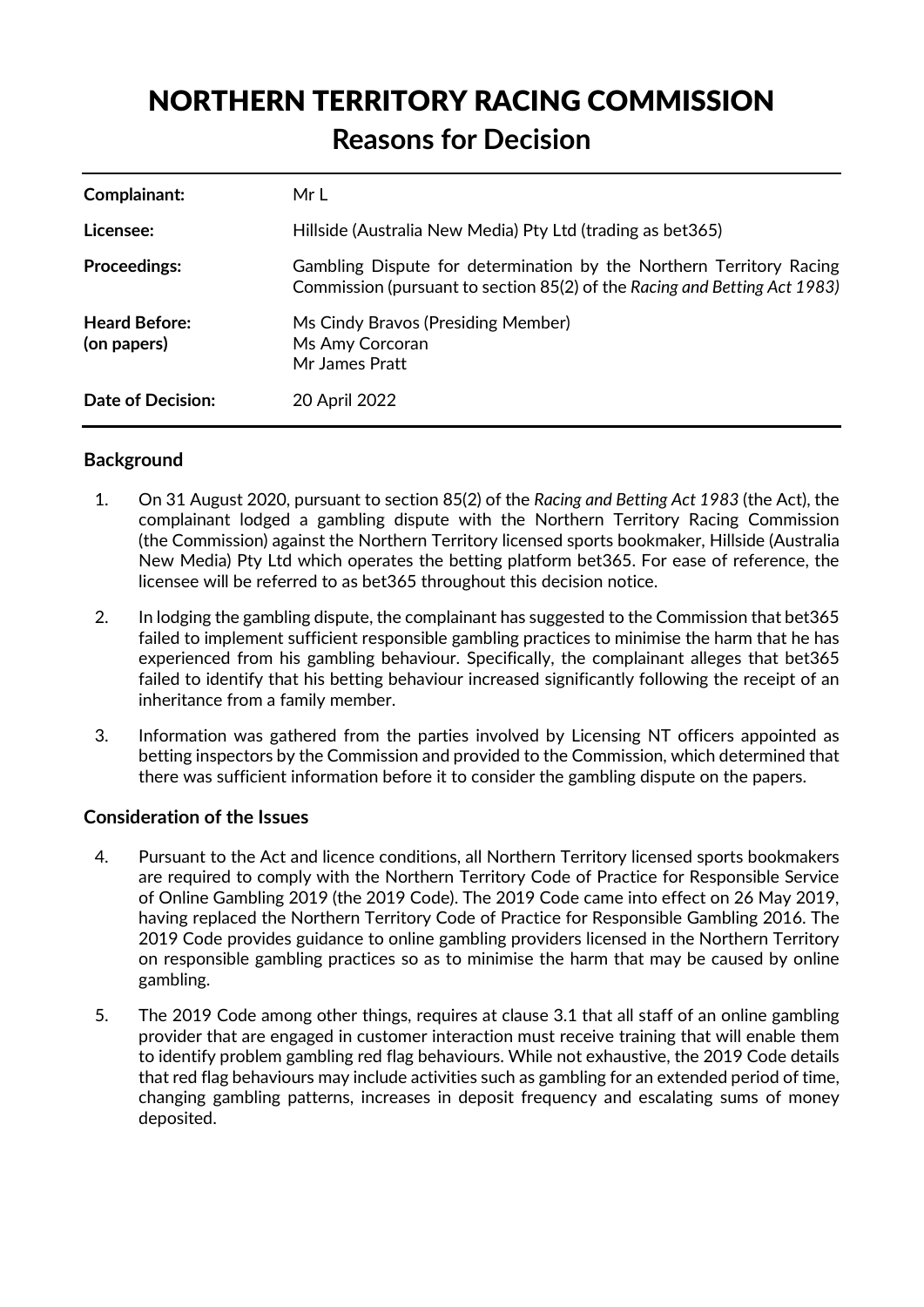- 6. The 2019 Code further requires at clause 3.2 that online gambling providers are to have in place responsible gambling policies and procedures to allow staff to detect and assist customers who may be experiencing problems with their gambling. Where an online gambling operator's customer displays some, or a number, or a repetition of red flag behaviours, the 2019 Code requires that they should be monitored and that appropriate customer interaction should take place to assist or protect that customer.
- 7. Bet365 has advised the Commission that the complainant opened a betting account with it on 16 September 2016 and that subsequently this betting account was suspended by bet365 due to responsible gambling concerns on 16 October 2019 and then permanently closed by the complainant on 18 November 2019. During the life of the betting account, the complainant also temporarily closed the betting account on two occasions, firstly between 21 December 2018 and 3 January 2019 and secondly, for the period between 27 June 2019 and 7 October 2019.
- 8. Bet365 has advised the Commission that following the complainant re-opening the betting account on 7 October 2019, the complainant used the betting account until 16 October 2019 during which time, bet365 contacted the complainant twice via Web Message in relation to the number of cancelled withdrawals the complainant had made and advised him of a number of the responsible gambling tools that were available to him.
- 9. On 16 October 2019, bet365 sent the complainant a 'Responsible Gambling Self-Assessment' which is a questionnaire designed to identify whether a bet365 customer may be experiencing problems with their gambling. Bet365 has advised the Commission that when a customer is sent this questionnaire, they are unable to continue using their bet365 betting account until they have answered each of the questions. The complainant completed the questionnaire on 16 October 2019 but as bet365 were not satisfied with the responses provided by the complainant, it determined to suspend the complainant's betting account and requested that the complainant make contact with it to discuss the responses. As the complainant did not make contact with bet365, the betting account remained suspended.
- 10. On 17 November 2019, the complainant emailed bet365 and advised it that he had a gambling problem and requested bet365 to reimburse him for some of his betting activity. In email activity the following day, the complainant advised bet365 that he had also had an account with another sports bookmaker that was closed due to problem gambling the previous year and given this, queried why bet365 had not taken any action to exclude him from its betting platform. The complainant also queried why bet365 did not identify any red flag behaviours when he went from gambling *"…a thousand a month to 10s of thousands a month."*
- 11. The Commission notes that the bet365 is not affiliated in any way with the sports bookmaker that the complainant stated was already aware of the issues that he has with gambling and as such, bet365 would not have had any knowledge of this information nor could be expected to take any action on it.
- 12. The Commission has reviewed the complainant's betting activity with bet365 and notes that over the lifetime of the betting account, the complainant deposited \$34,655 into the betting account and withdrew \$22,980 from it, which resulted in an overall profit for bet365 of \$11,674 (or a \$11,674 loss to the complainant). Of note is that the majority of these profits (or losses) occurred during an eight day period between 8 October 2019 and 16 October 2019 during which \$30,332 in deposits were made and \$22,750 of withdrawals were actioned with an overall result of \$7,582 in profits being made by bet365 and clearly the same amount in losses being absorbed by the complainant. This eight day period of betting activity when looked at from a monetary perspective, equates to 87.5% of the total amount of deposits being made into the betting account during its three year lifetime.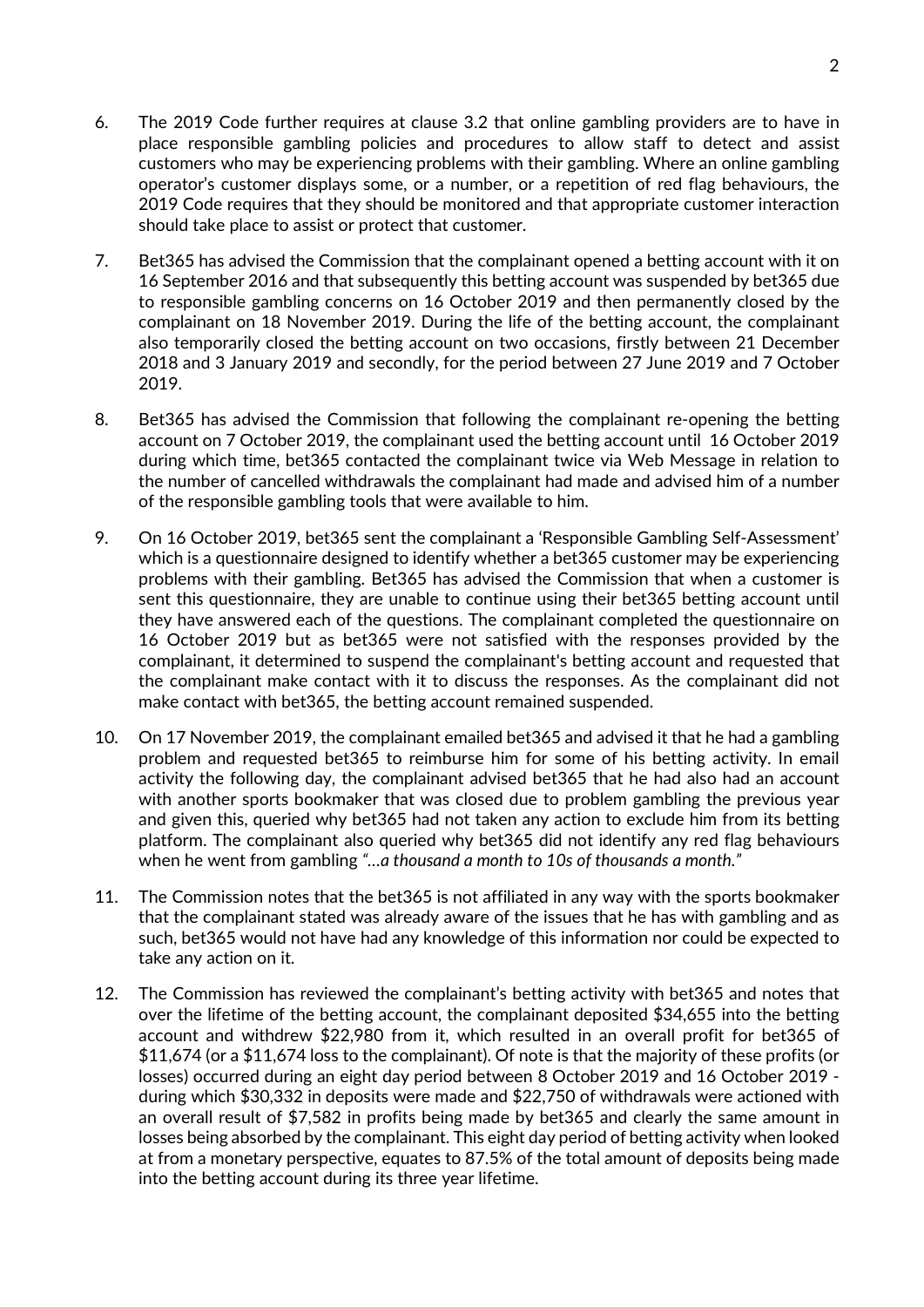- 13. Given the requirements of the 2019 Code detailed above, at the forefront of the Commission's determinations is whether bet365 had any meaningful interaction with the complainant with respect to the increase in the complainant's deposit and betting behaviour (and any other potential red flag behaviour such as withdrawal cancellations) during the period between 8 October 2019 and 16 October 2019.
- 14. It is evident from the bet365 response to the Commission that bet365 did identify that the complainant may be at risk from experiencing harm related to his gambling activities, given that it proactively sent a Web Message to the complainant on 9 October 2018 at 12:42 am relating to its concerns about the number of cancelled withdrawal requests the complainant had made within the first 24 hours of the complainant again actively using the bet365 betting platform. During the period between the complainant reactivating his betting account and the first Web Message sent by bet365, the complainant had deposited \$1,797, cancelled eight withdrawal requests and made no withdrawals. It is clear to the Commission that bet365's actions at this point in time were clearly in compliance with the 2019 Code as it had identified a customer who may be experiencing harms associated with gambling and as a result, took action to contact the complainant to express its concerns and provide the complainant with information regarding the available responsible gambling tools that were available to him.
- 15. Of some concern to the Commission however, is the actions of both the complainant and bet365 over the next eight days following the bet365 Web Message of 9 October 2019, during which the complainant deposited \$28,535 into his betting account, cancelled 44 withdrawal requests and made \$22,750 in withdrawals, resulting in an overall loss to the complainant of \$5,785. During this period, the complainant's betting activity also altered, in that prior to this period of time the complainant placed bets up to the value of \$50 whereas now he was placing bets up to the value of \$500 and on numerous occasions, bets with stakes of \$1,000.
- 16. Throughout this same period during which bet365 having already identified that the complainant was a possible 'at risk' customer as evidenced by its email of 9 October 2019 (and as a result was required by the 2019 Code to monitor the activities of the complainant to ensure that appropriate customer interactions took place that assisted or protected its customer), sent a variety of promotional emails to the complainant which were designed to entice the complainant to continue to engage in gambling activities with bet365. These enticements consisted of four emails as detailed below:
	- 9 October 2019 bet credit of \$50 relating to racing refund promotion;
	- 9 October 2019 bet credit of \$20 due to being a valued customer;
	- 10 October 2019 reminder that bet credits available for use (which the complainant accessed later that day);
	- 10 October 2019 offer of bet credits if bets made.
- 17. The Commission is cognisant of the right of sports bookmakers to create effective marketing programs that promote their services to their customers however, it also considers that it is important for these marketing messages to get the right message to the right person at the right time. Given this, it could be argued that having identified that the complainant was a possible 'at risk customer' as evidenced by bet365's contact with the complainant on 9 October 2016 during which it emphasised its concerns and the responsible gambling tools that bet365 have made available to its customers, that the sending of promotional material to the complainant at this time was contradictory to bet365's responsible gambling messaging and may well have been ill-conceived.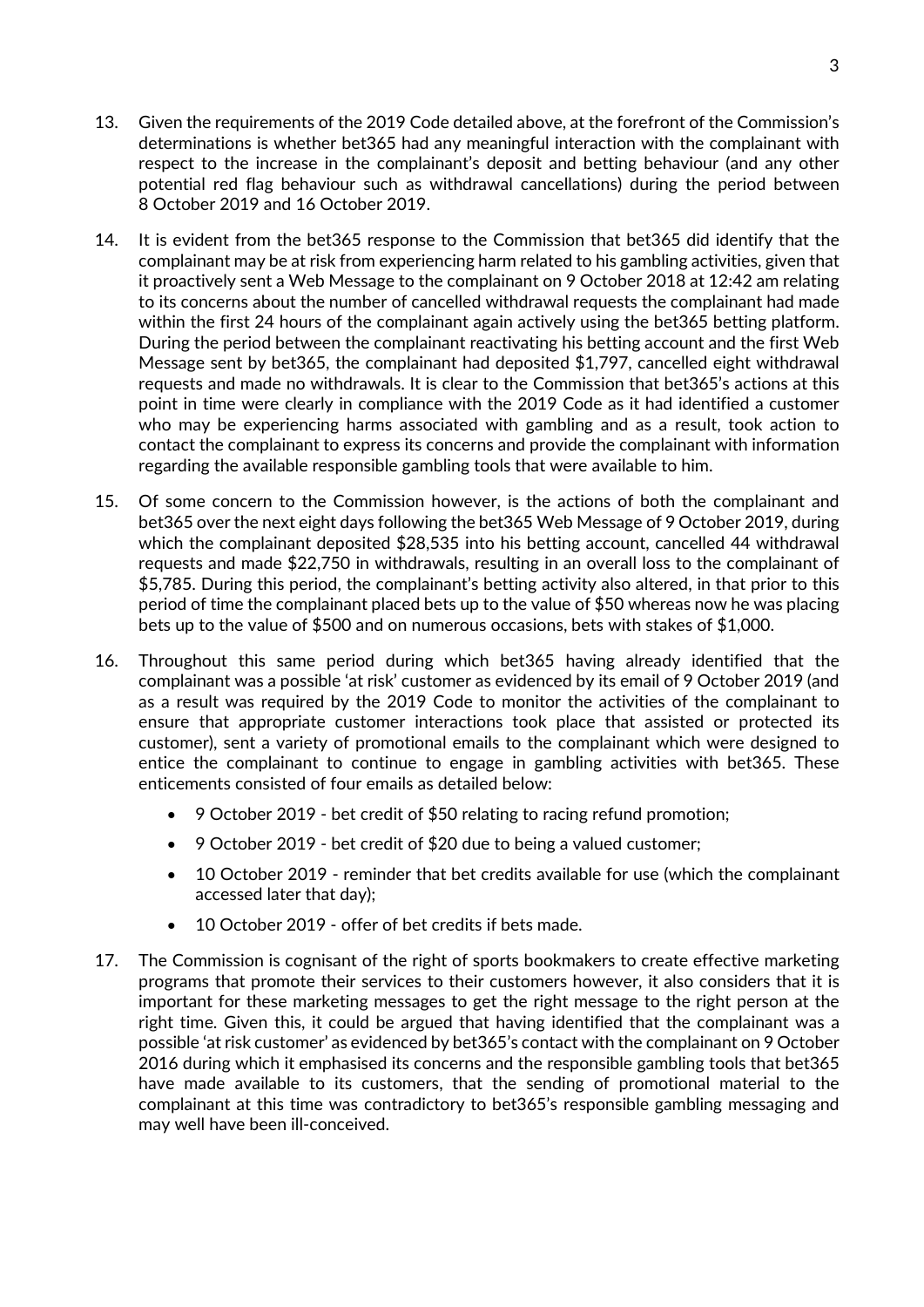- 18. It was not until some 8 days later on 16 October 2019 at 1:52 pm that bet365 again made contact with the complainant from a responsible gambling perspective, again drawing to the complainant's attention its concerns about the number of cancelled withdrawals that the complainant had made, and again provided the complainant with information regarding the available responsible gambling tools that were available to the complainant. During this customer interaction, bet365 did not raise with the complainant, the significant change in deposit behaviour or betting behaviour that was occurring on the account.
- 19. Following the sending of this second Web Message, the complainant continued to deposit monies into his betting account and place bets until 8:20 pm on the evening of 16 October 2019 when bet365 proactively placed a suspension on the complainant's betting account due to the initiating of the 'Responsible Gambling Self-Assessment' questionnaire.
- 20. While it is apparent to the Commission that bet365 did take a proactive stance (as required by the 2019 Code) to address its concerns that the behaviours of the complainant may have been indicative of a person who may be experiencing harms from their gambling behaviours, it is also apparent to the Commission that at least on this occasion, the bet365 marketing arm of its operations had little to no effective communication procedures in place with its responsible gambling colleagues. Had there been procedures in place that restricted the sending of promotional material to a bet365 customer who was also subject of responsible gambling concerns, the complainant would not have received contradictory messages from bet365 that on the one hand, encouraged the complainant to limit his betting by utilising the bet365 responsible gambling tools available; but on the other hand, enticed the complainant to engage more with bet365 through the promotions on offer.
- 21. It is well established that the Courts have set a very high threshold of responsibility for the gambler as to their own actions. It is suggested that only in the most extreme cases of deliberate and gross conduct by the operator who has knowledge of the vulnerability of the problem gambler, that there would be any duty owed to prevent loss.
- 22. With this in mind, the Commission notes that following bet365 identifying that the complainant may be experiencing harm from his gambling as evidenced by its early morning email of 9 October 2019, the complainant went on to make the following deposits:

| <b>Date</b>     | <b>Number of Deposits</b>                                                 | <b>Total of Deposits</b> |
|-----------------|---------------------------------------------------------------------------|--------------------------|
| 9 October 2019  | 8<br>(\$5000, \$500, \$1000, \$500, \$250,<br>\$500, \$480, \$500)        | \$8,730                  |
| 10 October 2019 | 8<br>(\$1000, \$1000, \$300,<br>\$1500, \$1000, \$1000,<br>\$100, \$1000) | \$6,900                  |
| 11 October 2019 | $\mathcal{P}$<br>(\$500, \$1000)                                          | \$1,500                  |
| 12 October 2019 | (\$250)                                                                   | \$250                    |
| 13 October 2019 | Nil                                                                       | Nil                      |
| 14 October 2019 | $\mathcal{P}$<br>(\$200, \$200)                                           | \$400                    |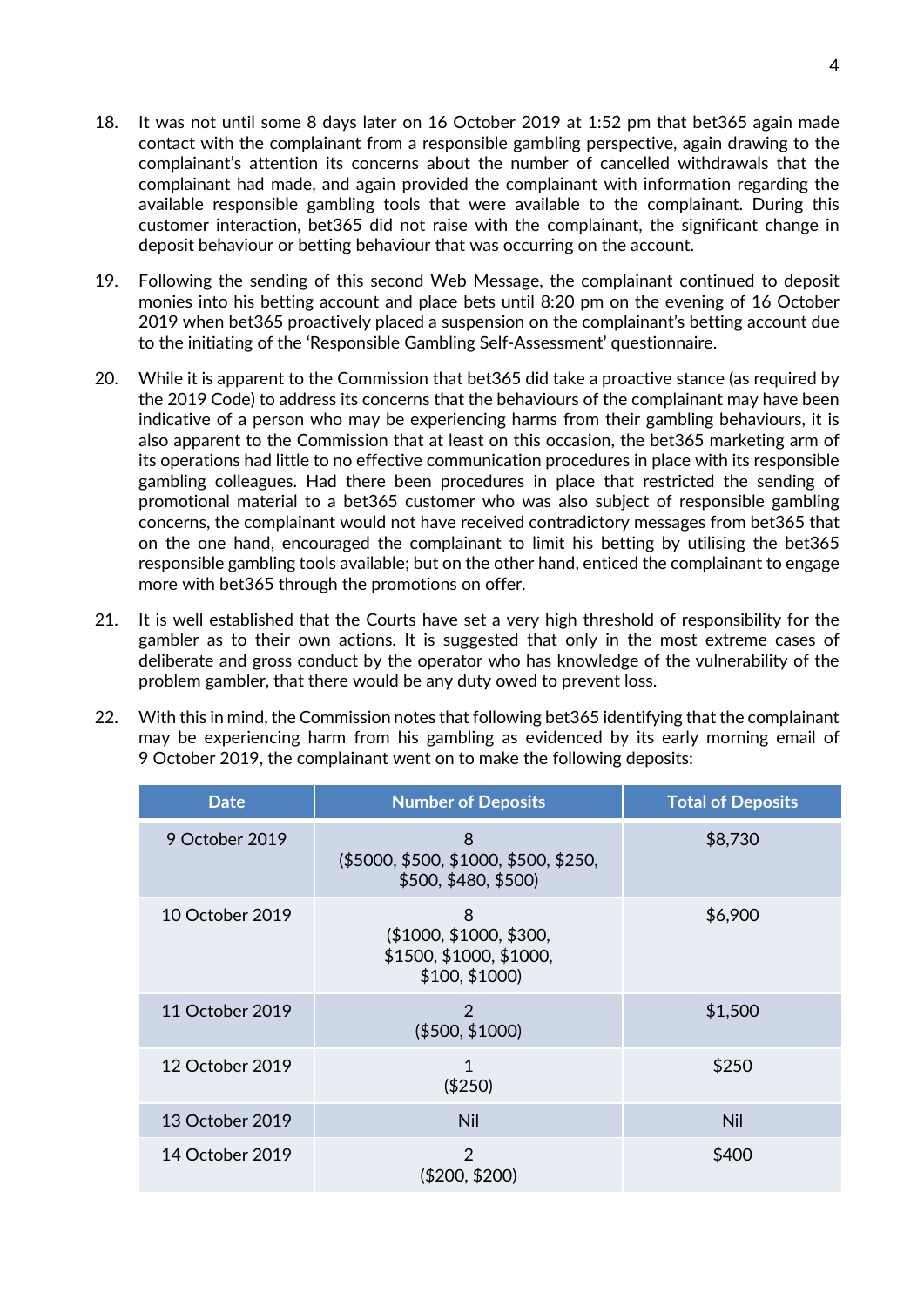| Date            | Number of Deposits                                                       | <b>Total of Deposits</b> |
|-----------------|--------------------------------------------------------------------------|--------------------------|
| 15 October 2019 | (\$250, \$250, \$250, \$250, \$500,<br>\$1000, \$1000)                   | \$3,500                  |
| 16 October 2019 | (\$500, \$255, \$1000, \$500, \$1000,<br>\$1000, \$1000, \$1000, \$1000) | \$7,255                  |

- 23. It was also during this period that the complainant's betting activity altered, in that prior to this period of time the complainant placed bets up to the value of \$50 whereas now he was placing bets up to the value of \$500 and on numerous occasions, bets with stakes of \$1,000. The complainant also continued to make numerous withdrawal requests that were then later cancelled by him.
- 24. Taking this into consideration, it is arguable that the complainant's betting and deposit activity over this relatively short period of time, coupled with the concerns that bet365 had already identified and expressed to the complainant through its 9 October 2019 Web Message, may have warranted an earlier customer interaction than that which did occur on 16 October 2019.
- 25. However, betting activity is rarely linear or metronomic and there can be significant deviations in the amount deposited and wagered by the same sports bookmaker customer from one day to the next; as is also the case with the amounts won or lost by that same customer. This is evident in the complainant's deposit history on 9 October 2019 and 10 October 2019 where he deposited \$8,730 and \$6,900 into the betting account respectively yet over the following four days, the value and number of deposits were relatively small or did not occur at all and it was not until 15 October 2019 where the complainant began to again make a larger number and volume of deposits into the betting account. Given this and the fact that the complainant also made a number of withdrawals on 9 October 2019 totalling \$13,250 which predominantly funded his betting activities over that day and the next few days, it is also arguable that the actions of bet365 in making contact with the complainant on 9 October 2019 and again on 16 October 2019 (contact which eventuated in the complainant's betting account being suspended), met its responsibilities as required by the 2019 Code, albeit at the lower end of the scale.

#### **Decision**

- 26. The Commission has often stated when determining gambling disputes that an inherent risk that cannot be avoided in the activity of gambling, is a loss of money. The Commission's role in dealing with this gambling dispute is not to simply rectify self-inflicted economic losses from gambling following the lodging of a gambling dispute with the Commission but rather, to make a finding as to whether the sports bookmaker has acted in compliance with the Act, its licence conditions and the relevant Code in place at the time.
- 27. On the weight of the evidence before it, the Commission is satisfied that there has been no breach of the Act, licence conditions or of the 2019 Code by bet365 in relation to the complainant. Given this, the Commission is not of the view that any monies deposited by the complainant into the betting account should be returned to him.